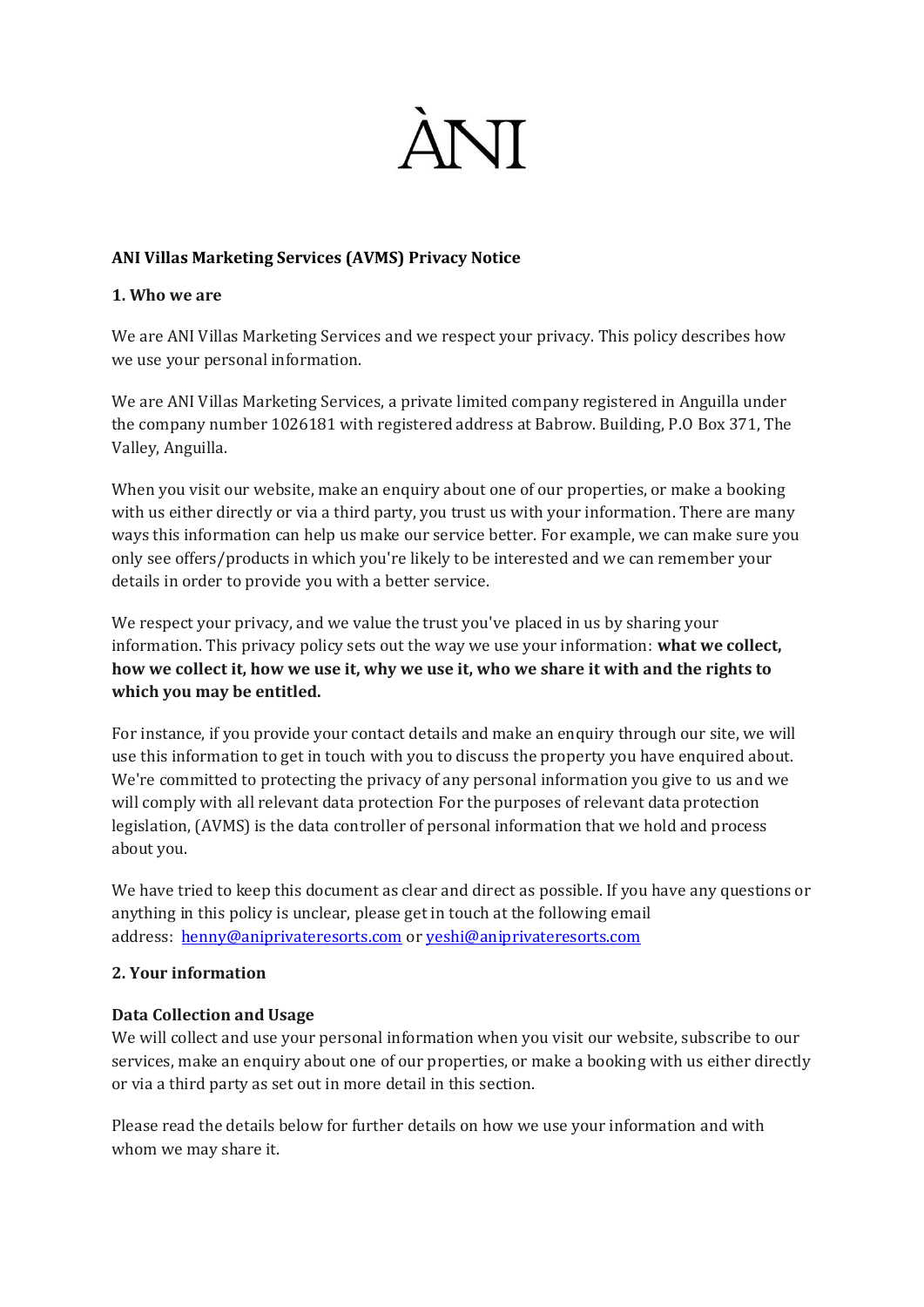# **ANT**

#### WHAT WE COLLECT

## **1. Information that you give us to purchase or enquire about our services, whether online or over the phone including:**

• Your contact details including: your name, address, country of residence, email address, phone number;

- Your passport number;
- Your bank account details;
- The names of any additional guests;
- Your Virgin group loyalty card membership number;
- Your arrival and departure time;
- Details of the holiday purchased

## **2. Information that you give us when you visit one of our properties including:**

• Information you provide on registration (e.g. your name, email address, home address, phone number, passport details and date of birth and swimming capability);

• Information you provide when you give us feedback (e.g. your name and contact details, your arrival date, departure date, address, email address, what you liked about your visit and what we can do to improve);

• Activities you book as part of your stay with us;

• Your preferences (e.g. your favourite bottle of wine/ room).

## **3. Information about the way you use our services including:**

- What you've purchased;
- When and where you've made the purchases;
- What you paid and how;
- Whether you've opened electronic communications from us.

## **4. Information when you communicate with us whether in person, through our website or via email, over the phone, or via any other medium, including:**

- Your contact details;
- The details of your communications with us;
- The details of our messages to you.

## **5. Information provided as part of your account including:**

- Your username;
- Your password;
- Your account settings;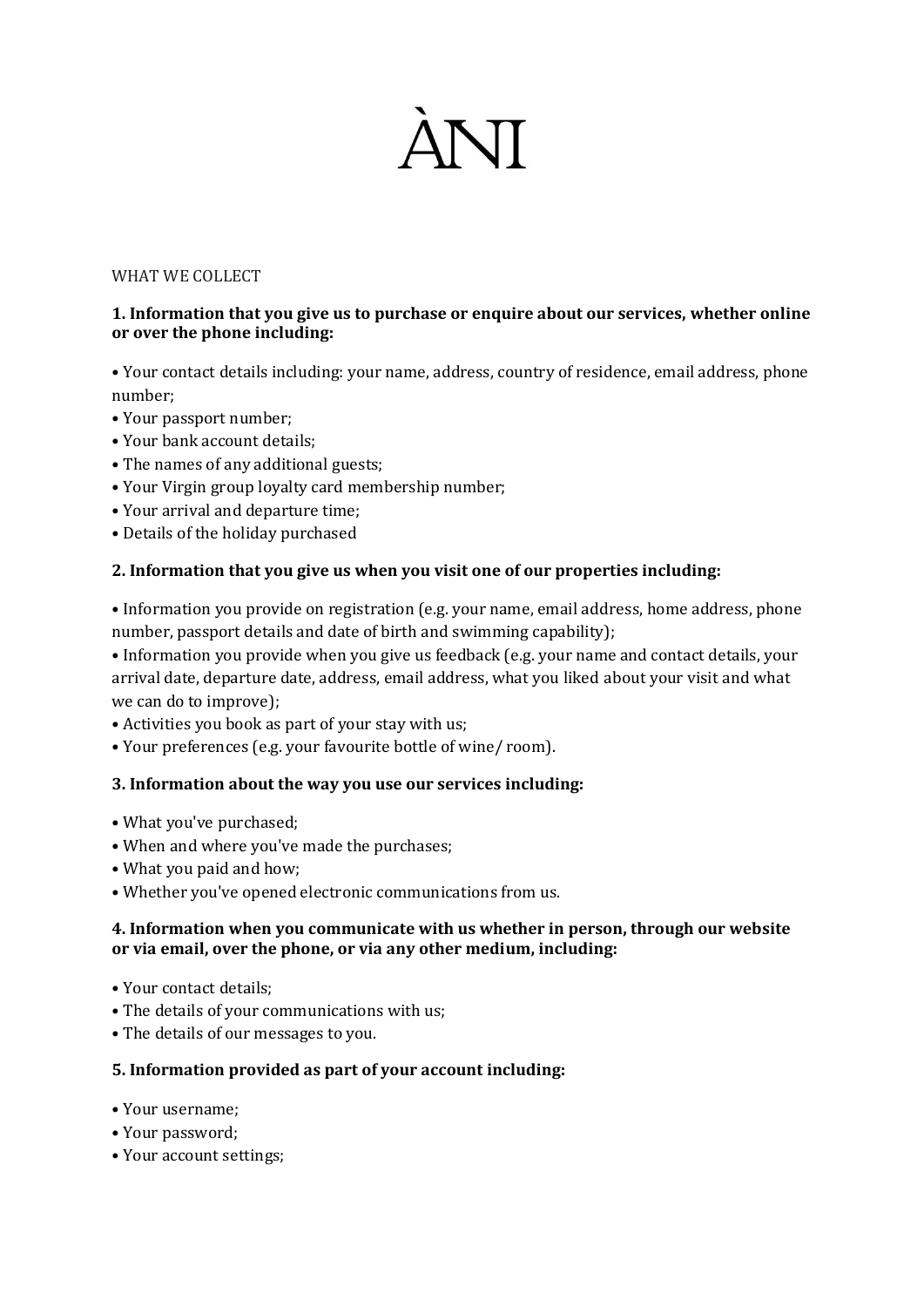# **ANT**

- Your account preferences;
- Your email address.

# **6. Information that we collect through your use of our website including:**

• Device information such as operating system, unique device identifiers, the mobile network system;

- Hardware and browser settings;
- Date and time of requests;
- The requests you make;
- The pages you visit and search engine terms you use;
- IP address.

# **7. Information that we collect from third party booking partners which could include:**

• Your contact details including: your name, address, country of residence, email address, phone number;

- Your passport number;
- Your bank account details;
- Details of any dietary, mobility / disability or room requirements;
- Your medical status;
- The names of any additional guests;
- Your arrival and departure time; and
- Details of the holiday purchased.

# **8. Information that we collect about you if are visiting one of our properties for our business purposes (e.g. a journalist or B2B contacts) which could include:**

- Passport information
- Name and age of children who travel with you

## **HOW WE USE IT**

## **1. We use this information, including to:**

- Provide our services;
- Manage and administer our services;
- Process your booking;
- Take payment from or give you a refund;
- Register you as a guest;
- Send personalised offers or holiday ideas;
- For business development and business analysis purposes.

# **2. We use this information including to:**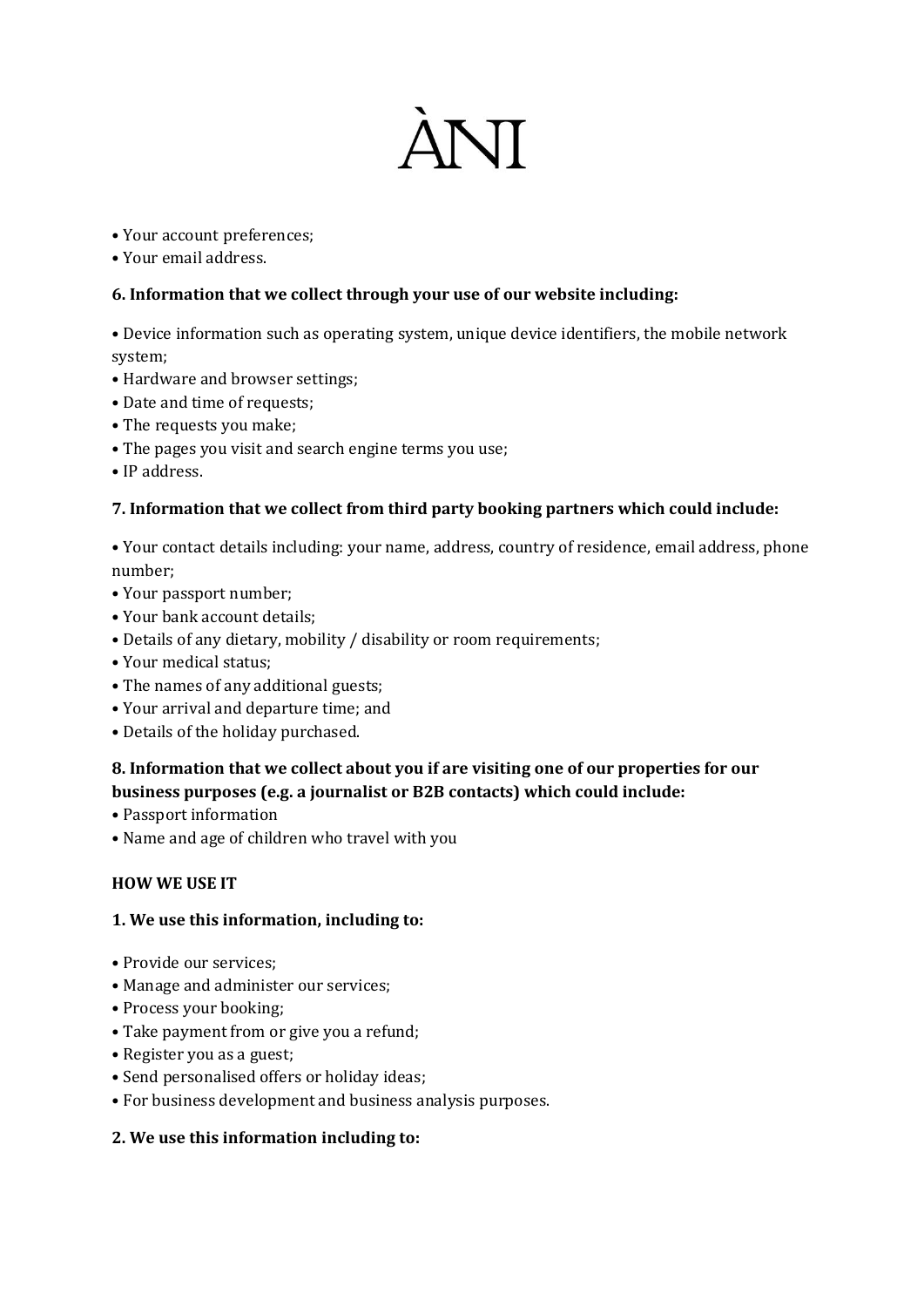# **ANT**

- Provide our services;
- To reply to the feedback you provide us;
- Carry out internal and group reporting on our performance;
- Send personalised offers or holiday ideas;
- For business development and business analysis purposes.

# **3. We use this information, including to:**

- Develop new services;
- Improve our services;
- Identify products and marketing that may be of interest to you;
- Personalise our service of things you're interested in and how you use our services.

# **4. We use this information, including to:**

- Answer any issues or concerns;
- Monitor guest communications and experiences for quality and training purposes;
- Send you our newsletter if you have signed up to receive it;
- Develop new services;
- Improve our services;
- Personalise our service.

## **5. We use this information, including to:**

- Provide our services;
- Manage and administer our systems;
- Identify how you'd like to use your account.

## **6. We use this information, including to:**

• Provide our services, including making our website and other related content available to you;

• Develop new services;

• Improve our services, including to make the website more relevant for you and our other visitors;

- Identify issues with the website and user's experience of it;
- Monitor the way our website is used.

## **7. We use this information, including to:**

- Provide our services;
- Manage and administer our services;
- Process your order;
- Take payment from or give you a refund;
- Register you as a guest;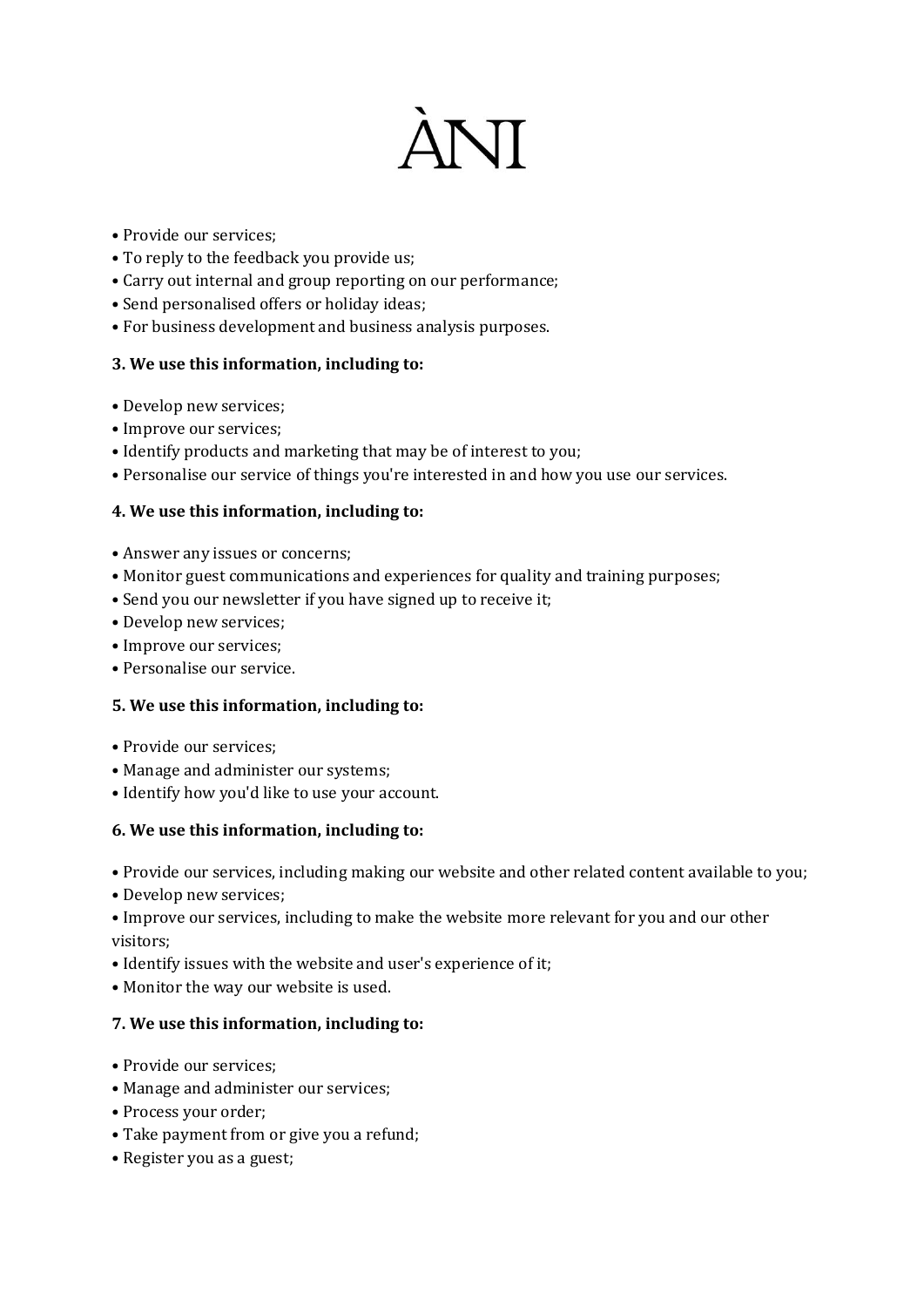

• Help us ensure that our guests are genuine and to prevent fraud;

• Send personalised offers or holiday ideas.

# **8. We use this information, including to:**

• Make a reservation for you (and your children if applicable) at the properties

# **WHY WE USE IT**

# **1. Our legal basis for processing include:**

• It is necessary to perform the contract (i.e. to provide, manage and administer our services, process your booking, take payment and provide refunds);

• Consent (to marketing);

• Legitimate interests (to improve and provide you with a quality service, to develop our services)

# **2. Our legal basis for processing include:**

- It is necessary to perform the contract (i.e. to provide our services).
- Consent (to marketing).
- Legitimate interests (to improve and provide you with quality services across the group)

## **3. Our legal basis for processing include:**

• We have a legitimate business interest to improve our service and better understand how customers use it.

## **4. Our legal basis for processing include:**

• We have a legitimate business interest in understanding customer feedback and in responding to customer communications in a consistent way.

## **5. Our legal basis for processing include:**

It is necessary to provide an account;

• We have a legitimate business interest in enabling you to update your preferences and settings online.

## **6. Our legal basis for processing include:**

• We have a legitimate business interest in understanding how our website is accessed, how it is used and any problems users have with it across multiple devices.

# **7. Our legal basis for processing include:**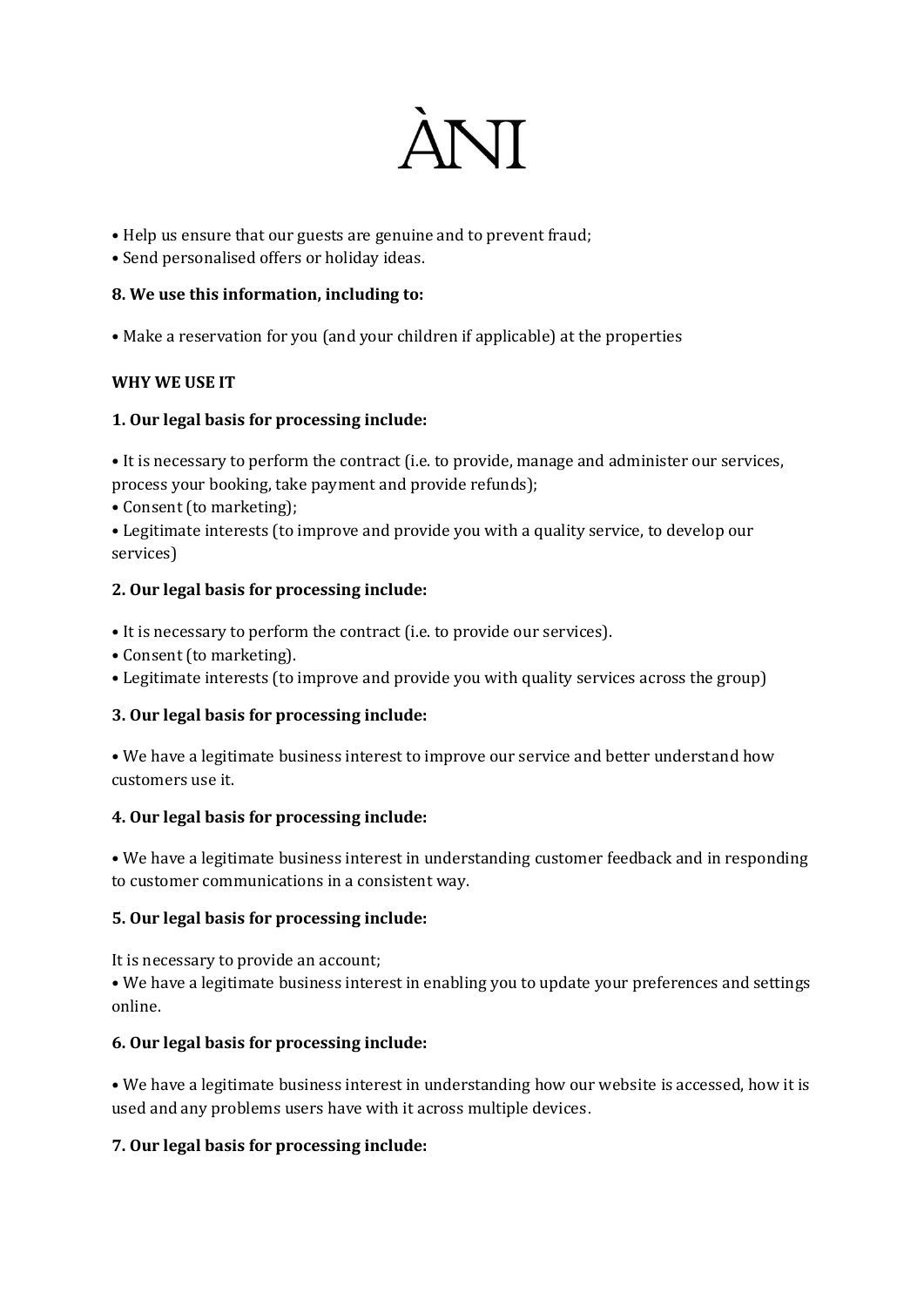

• It's necessary to perform the contract;

• Consent (to marketing); Where we rely on your consent to marketing, you will have the right to withdraw the consent by contacting the Head of Privacy.

# **8. Our legal basis for processing include:**

• It's necessary to perform the contract;

• Legitimate interests (to improve and provide you with a quality service and to ensure we obtain quality reviews)

# **Legitimate Interests**

A legitimate interest will only apply where we consider that it is not overridden by individuals' interests or rights which require protection of their personal data. If you require further information regarding our legitimate interests as applied to your personal data, you may contact the Head of Privacy.

# **Legal requirements**

Your personal information may also be processed if it is necessary on reasonable request by a law enforcement or regulatory authority, body or agency or in the defence of a legal claim. We will not delete personal information if relevant to an investigation or a dispute. It will continue to be stored until those issues are fully resolved.

## **Special information we collect**

Certain types of personal information are more sensitive than others, and as a result can only be processed in restricted circumstances. As part of the booking or registration process at the properties, we may collect dietary or allergy requirements that imply specific religious beliefs or medical conditions. We may also need to process information regarding your health in the event of an accident, illness or subsequent complaint. Separately we may collect or receive criminal offence information in connection with fraud or crime prevention.

We will only process your special information in accordance with the following legal bases:

- − The processing is necessary for the purposes of medical diagnosis and/or provision of healthcare treatment by or under the responsibility of a health professional;
- − The processing is necessary to protect your vital interests where you are legally or physical incapable or providing your consent;
- − The processing is based on your explicit consent for a specified purpose;
- − The processing is necessary for the establishment, exercise or defence of legal claims;

## **Minors**

Protecting the online privacy of children is especially important to us. Outside of required guest details and relevant medical information (i.e. medical information and disability information), we do not intentionally gather personal information about minors save for the data required in order to facilitate you and your child's stay with us. If you believe we have inadvertently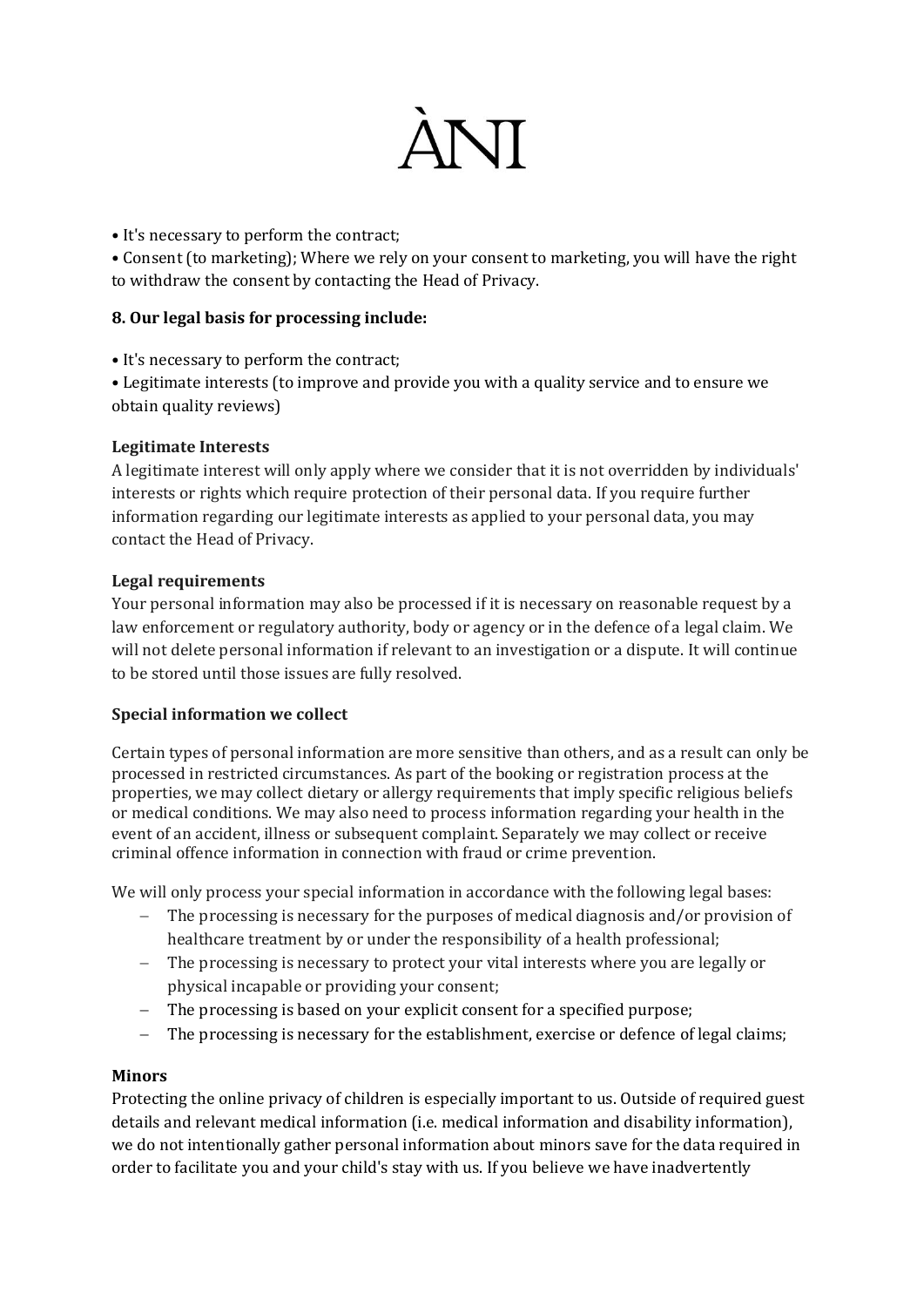

collected personal information about your child, please contact us, and we will attempt to remove this information. If a minor (according to applicable laws) has provided us with personal information without parental or guardian consent, the parent or guardian should contact us to remove the relevant personal information and unsubscribe them from our website and/or services.

# **How long we keep your information**

We will keep your information for as long as it is reasonably necessary and to deal with claims. It will depend on factors such as whether you've made a booking or an enquiry with us or have interacted with recent offers. We will also retain your information as necessary to comply with legal, accounting or reporting requirements.

## **Information we share**

*There are certain circumstances where we may transfer your personal data to employees, contractors and to other third parties.*

• We share information about you with employees at the properties. They are bound to keep your information in accordance with this privacy policy.

• We may also share your information with certain contractors or service providers. They may process your personal data for us, for example, if you book an activity package provided by a third party supplier at an ÀNI Private Resort. Other recipients/service providers include database management providers, website digital agents, IT systems specialists and email providers.

• Our suppliers and service providers will be required to meet our standards on processing information and security. The information we provide them, including your information, will only be provided in connection with the performance of their function.

• In the event that you suffer an accident or an injury whilst visiting one of our properties details of your accident including your health information will be shared with our on site firstaiders (where applicable) or our third party medical providers.

Your personal information may be transferred to other third party organisations in certain scenarios:

1). If we're discussing selling or transferring part or all of our business – the information may be transferred to prospective purchasers under suitable terms as to confidentiality;

2). If we are reorganised or sold, information may be transferred to a buyer who can continue to provide services to you;

3). If we're required to by law, or under any regulatory code or practice we follow, or if we are asked by any public or regulatory authority – for example the Police;

4). If we are defending a legal claim your information may be transferred as required in connection with defending such claim.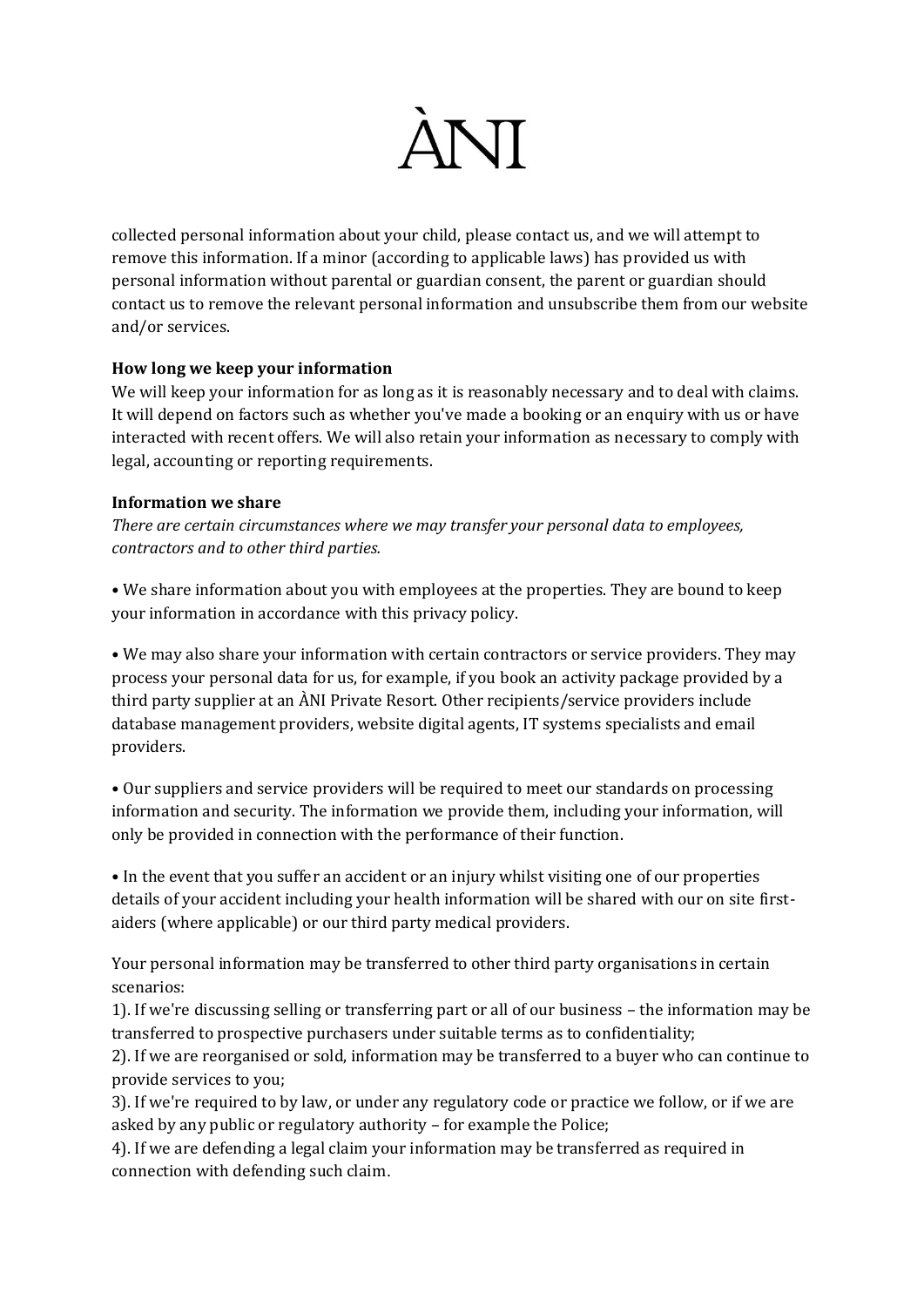

Your personal data may be shared if it is made anonymous and aggregated, as in such circumstances the information will cease to be personal data.

### **Where your information will be held**

When we share your information, your information may be transferred outside of Anguilla and the European Economic Area.

We store our information on servers managed and controlled by AVMS. This data will be transferred to the properties and third parties (as identified above). In some circumstances this may result in data being transferred outside of Anguilla and the EEA to countries which do not have an equivalent level of data protection laws to those applicable in Europe. The transfer of this information is governed by a contract including standard contractual clauses (SCCs) approved by the European Commission in accordance with Article 46(c) of the General Data Protection Regulation.

We will only transfer data to jurisdictions outside the scope of the European General Data Protection Regulation (GDPR) where the appropriate safeguards set out in the GDPR are in place.

## **Your rights**

You may have certain rights in relation to your information including a right to access or to correct the information we hold on you. Other rights may be available in certain circumstances.

Some rights will only apply in certain circumstances. For example, the right to be forgotten or the right to request that we transfer your information to another company. Generally, these rights will not be available if you have an outstanding booking with us, if we are required by law to keep the information or if the information is relevant to a legal dispute. If you would like to exercise, or discuss any of these rights, please contact the Head of Privacy.

Where we receive a request to exercise one of these rights, we shall provide information on the action we take on the request within one month of receipt of the request. This may be extended by a further two months in certain circumstances, for example where requests are complex or numerous.

The information will be provided to you free of charge, except where requests are manifestly unfounded or excessive, in particular because of their repetitive character. In these circumstances we may charge a reasonable fee or may refuse to act on the request. We will advise you of any fees prior to proceeding with a request.

We may ask you to verify your identity before carrying out a request.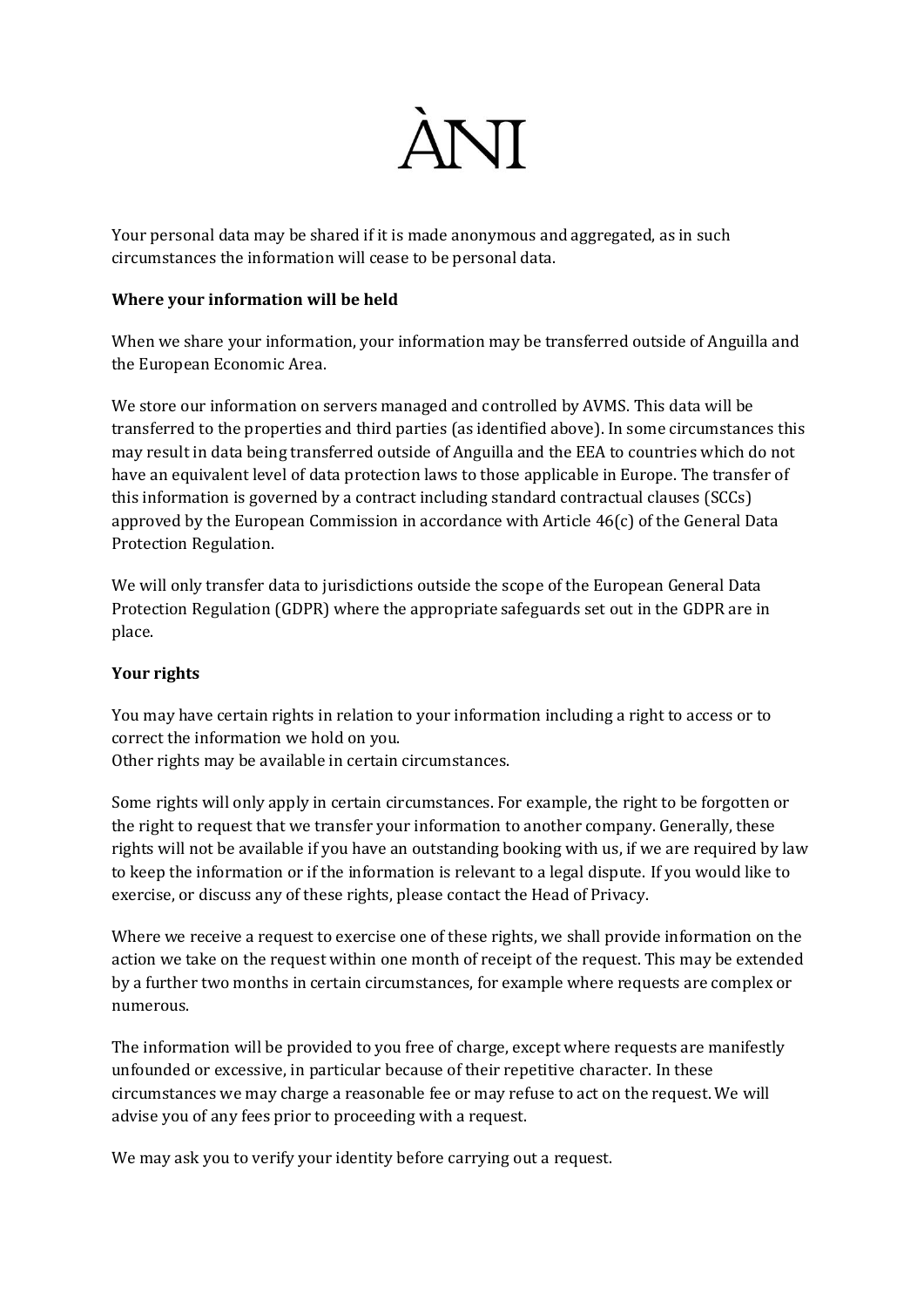

Where we do not carry out your request, we shall inform you without delay and within one month of receipt of the request, together with our reasons for not taking the action requested. You shall have a right to raise a complaint with a supervisory authority or seek a remedy from a Court.

We've listed the rights you have over your information and how you can use them below. These rights are subject to restrictions in the GDPR and, subject to the exemptions in that law, may only apply to certain types of information or processing.

## **YOUR RIGHT AND HOW TO USE IT**

**1. We need your consent for some of the ways we use your information, for example for marketing.**

You can remove that consent at any time.

#### **How to use it**

You can email your request to our [Marketing Team](mailto:marketing@aniprivateresorts.com)

# **2. You can ask us to confirm if we are processing your information and, if we are, you can ask for access to that information as well as further details regarding for example, why we are using your information and what we are doing with it.**

**How to use it** You can email your request to our **[Head of Privacy](mailto:yeshi@aniprivateresorts.com)** 

## **3. You can ask to correct your information if it's wrong.**

## **How to use it**

You can email your request to our **[Head of Privacy](mailto:yeshi@aniprivateresorts.com)** 

## **4. You can ask us to delete certain of your information.**

You have a right to be forgotten and you can ask that our systems stop using your information.

## **How to use it**

You can email your request to our **[Head of Privacy](mailto:yeshi@aniprivateresorts.com)** 

It may not always be possible for you to use this right, for example, if it is still necessary for us to perform the contract or we need to keep the information by law or because of a legal dispute.

**5. You have the right to request that we suspend the processing of personal information about you, for example if you want us to establish its accuracy or the reason for processing it.**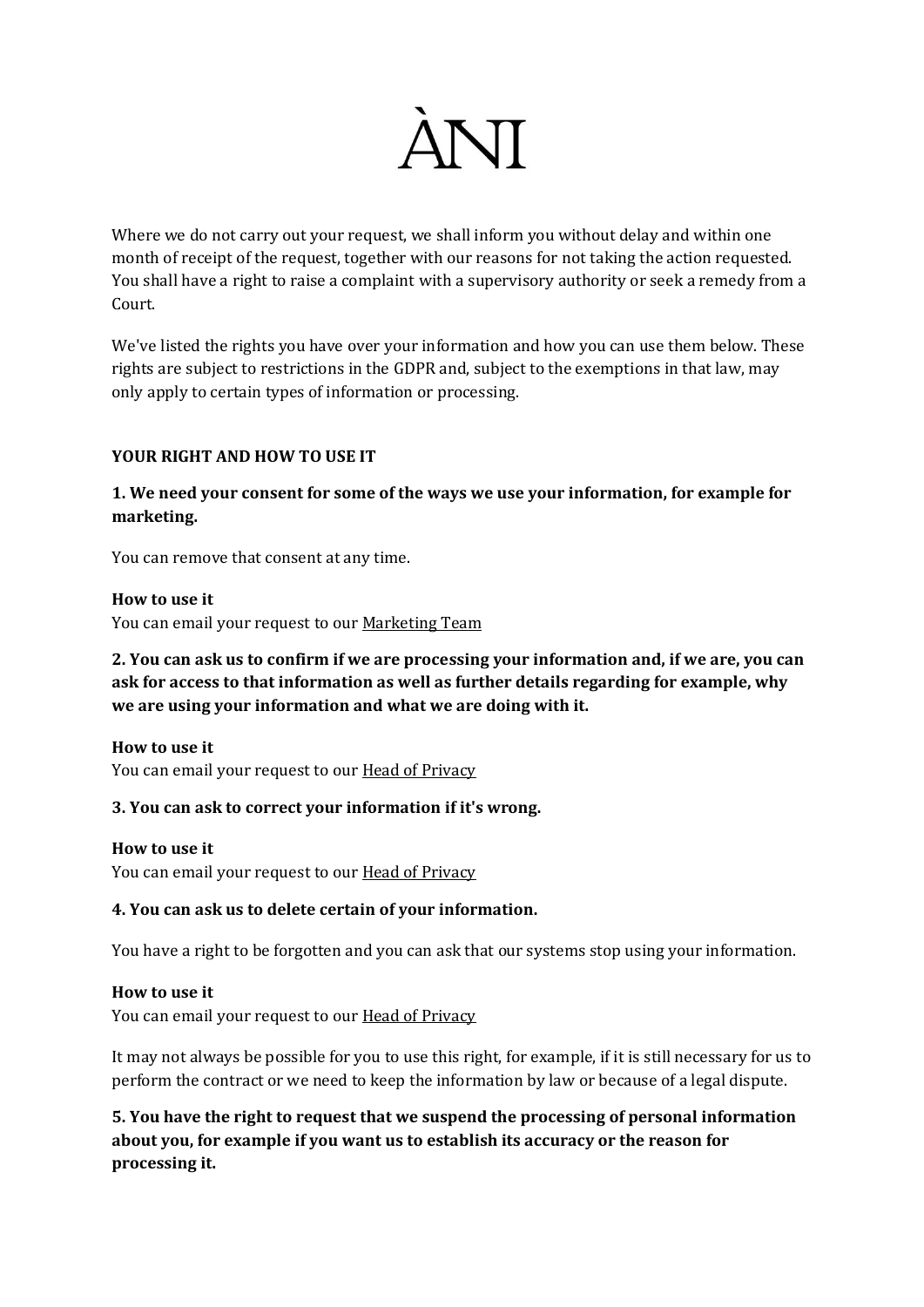

**How to use it** You can email your request to our [Head of Privacy](mailto:yeshi@aniprivateresorts.com)

# **6. You can ask us to help you move certain of your information to other companies.**

To help with that you have a right to ask that we provide your information in an easily readable format to another company.

## **How to use it**

You can email your request to our **[Head of Privacy](mailto:yeshi@aniprivateresorts.com)** 

# **7. You can ask us to stop using your personal information, but only in certain cases.**

This applies where we are processing your personal information based on a legitimate interest (or those of a third party) and you may object to processing on this ground. However we may be entitled to continue processing your information based on the our legitimate interests. You also have the right to object where we are processing your personal information for direct marketing purposes.

## **How to use it**

You can email your request to our **[Head of Privacy](mailto:yeshi@aniprivateresorts.com)** 

8. You also have a right to lodge a complaint with a supervisory authority, in particular in the Member State in the European Union where you are habitually resident, where you work or where an alleged infringement of Data Protection law has taken place.

## **How to use it**

You can get in touch with: • your local regulator in the EU.

## **How to contact us**

If you have any questions about this policy please contact our Head of Privacy: Yeshi Phuntsho, [yeshi@aniprivateresorts.com](mailto:yeshi@aniprivateresorts.com)

## **Changes to the policy**

This policy will be changed from time to time.

If we change anything important about this policy (the information we collect, how we use it or why) we will highlight those changes at the top of the policy and provide a prominent link to it for a reasonable length of time following the change.

## **Links to third party websites**

Our website, newsletters, email updates and other communications may, from time to time, contain links to and from the websites of others including our partner networks, advertisers